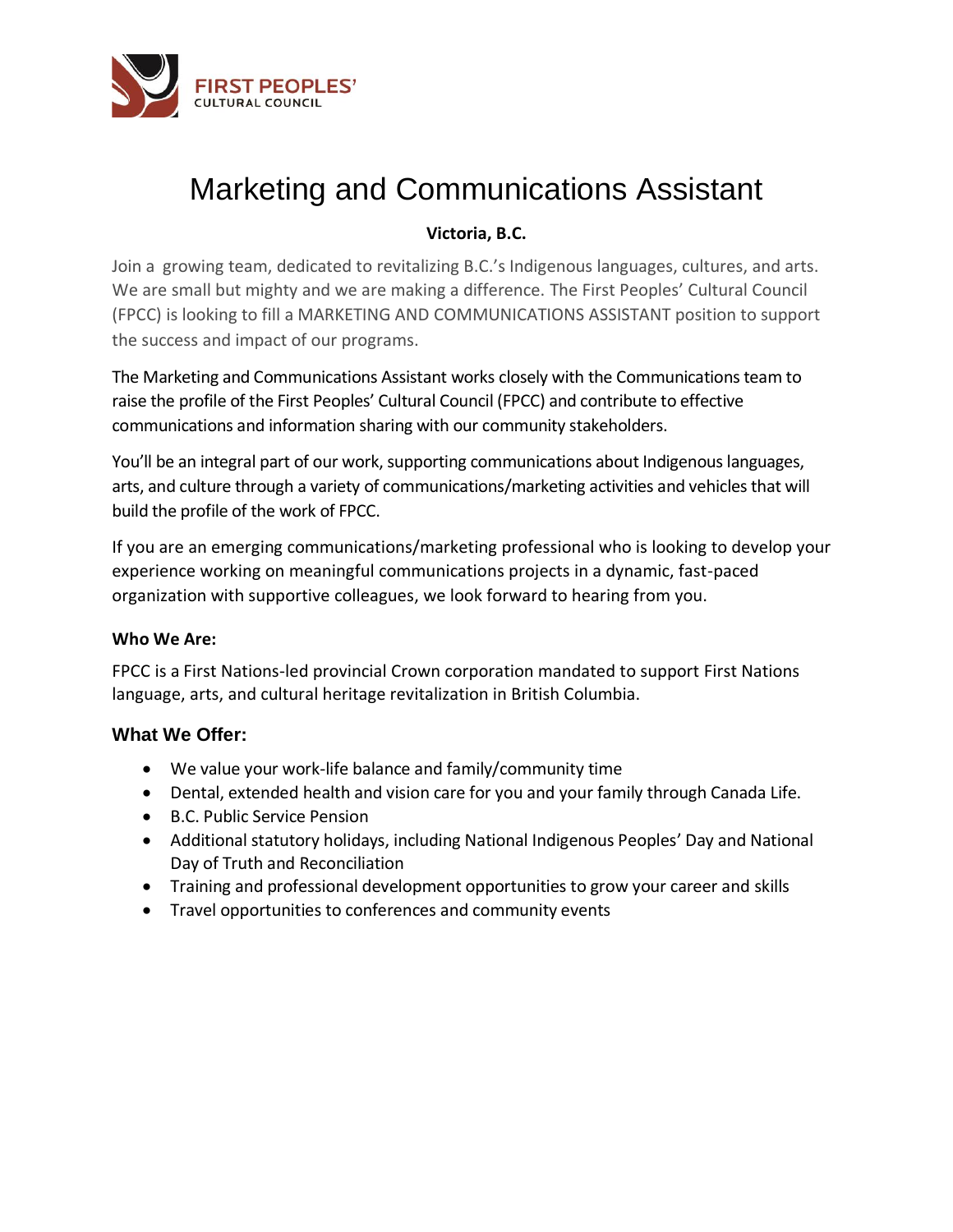

#### **What You Will Do:**

- Work collaboratively to create social media posts for Facebook, Twitter and Instagram and create compelling graphics and short videos to support posts using Canva.
- Update FPCC website and upload content to email newsletter.
- Monitor FPCC social media and social media channels of partners to build awareness of environment in which FPCC operates, stay on top of trends, recommend shares and retweets; respond tactfully to queries on social media with support of comms and program team members.
- Maintain the editorial calendar to support FPCC's social media platforms (Facebook, Twitter, LinkedIn, Instagram), the FPCC website and other online communications initiatives and campaigns.
- Measure and report on successes using Google Analytics, social media metrics, Meltwater etc. to support monitoring and evaluation of communications activities; identify issues, trends, and opportunities.
- Contribute to the development of communications materials, such as web stories, emailers, news releases, annual reports, newsletters, and presentations, which may include drafting materials for review.
- Coordinate FPCC's attendance at community and leadership workshops, conferences, and events with the FPCC tradeshow booth.
- Coordinate print projects, including obtaining quotes and supporting the review and finalizing of print proofs.
- Coordinate distribution of print materials, including newsletters, annual report, and other materials to key stakeholders throughout the year; maintain the distribution list.
- Coordinate ordering and distribution of promotional materials, track inventory.
- Coordinate the annual holiday card contest
- Perform other related duties as required.

## **What You Will Bring:**

A post-secondary diploma with a focus in communications/public relations plus 1-2 years of similar experience, or an acceptable combination of equivalent education, training, or experience in related fields.